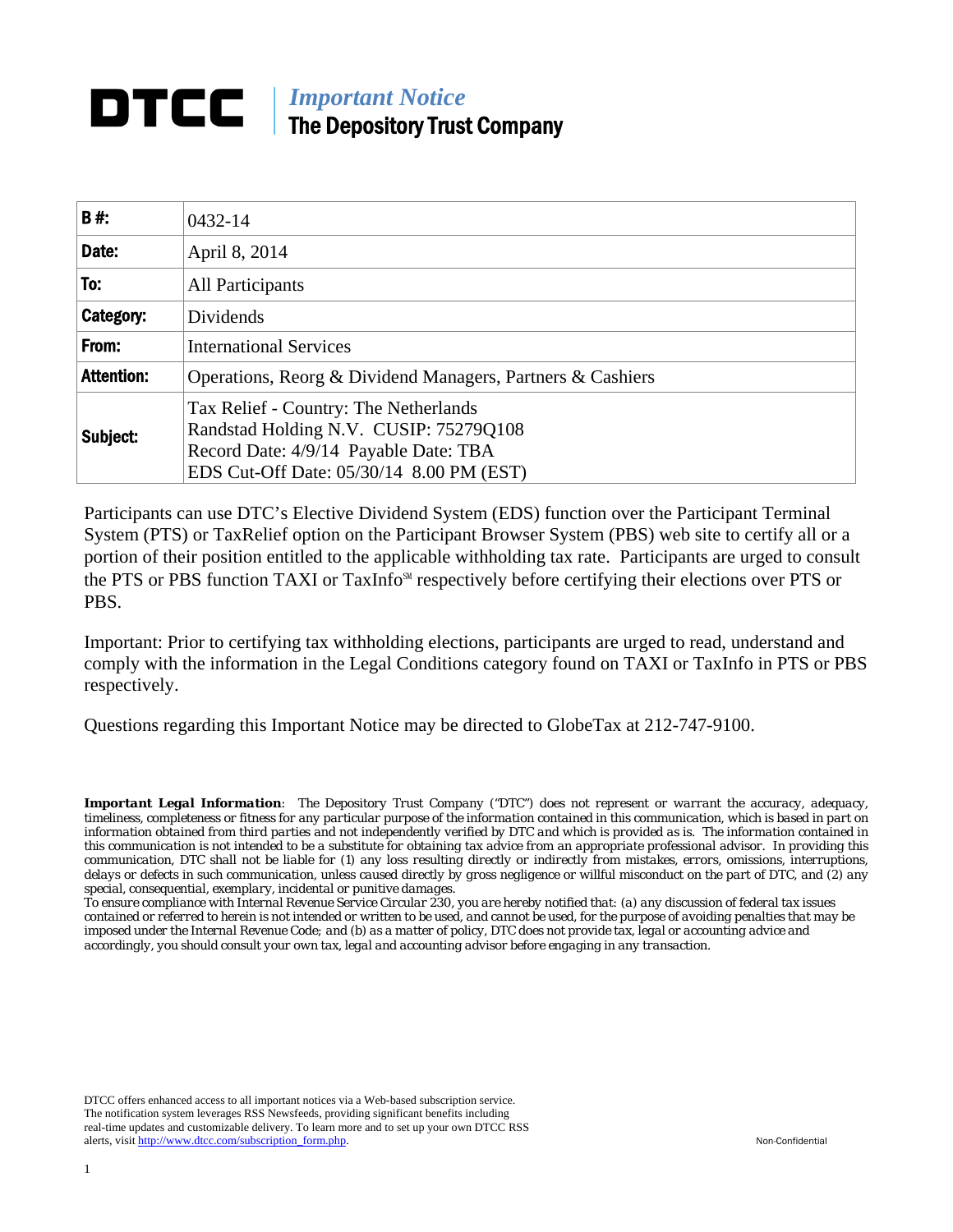

**RANDSTAD HOLDING N.V.** has announced a cash dividend. Citibank acts as one of the Depositary Banks for the company's American Depositary Receipt ("ADR") program.

Participants can use DTC's Elective Dividend System (EDS) function over the Participant Terminal System (PTS) or Tax Relief option on the Participant Browser System (PBS) web site to certify all or a portion of their position entitled to the applicable withholding tax rate. Use of EDS will permit entitlement amounts to be paid through DTC.

On ADR Pay Date, all holders will receive this dividend net of the full Netherland statutory withholding tax of 15% with the possibility to reclaim as outlined in the below Eligibility Matrix.

| <b>COUNTRY OF ISSUANCE</b>                    | <b>NETHERLANDS</b>    |
|-----------------------------------------------|-----------------------|
| <b>ISSUE</b>                                  | RANDSTAD HOLDING N.V. |
| CUSIP#                                        | 75279Q108             |
| <b>DEPOSITARY</b>                             | <b>CITIBANK</b>       |
| <b>ADR RECORD DATE</b>                        | April 9, 2014         |
| <b>ADR PAY DATF</b>                           | <b>TRA</b>            |
| <b>ADR GROSS DIVIDEND</b><br>RATE ON PAY DATE | <b>TRA</b>            |
| ORD GROSS DIVIDEND<br>RATF ON PAY DATF        | $\epsilon$ 0.95       |
| <b>RATIO</b>                                  | $1$ ORD : 2 ADR       |
| STATUTORY WHT RATE                            | 15%                   |

**DIVIDEND EVENT DETAILS** 

### **CHARGES & DEADLINES**

| <b>FILING</b><br><b>METHOD</b> | <b>BATCH</b>                           | <b>PAYMENT</b><br><b>METHOD</b> | <b>DEPOSITARY</b><br><b>SERVICE CHARGE</b> | <b>MINIMUM SERVICE</b><br><b>CHARGE PER</b><br><b>BENEFICIAL</b><br><b>OWNER</b> | <b>FINAL</b><br><b>SUBMISSION</b><br><b>DEADLINE</b><br>(ALL TIMES EST) |
|--------------------------------|----------------------------------------|---------------------------------|--------------------------------------------|----------------------------------------------------------------------------------|-------------------------------------------------------------------------|
| <b>QUICK</b><br><b>RECLAIM</b> | PRIMARY LONG<br><b>FORM BATCH</b>      | <b>EDS</b>                      | <b>UP TO: \$0.01 PER</b><br><b>ADR</b>     | \$25                                                                             | MAY 30, 2014<br>(8PM)                                                   |
| <b>LONG-FORM</b>               | POST-EDS<br>PROCESS:<br><b>ONGOING</b> | <b>CHECK</b>                    | <b>UP TO: \$0.01 PER</b><br><b>ADR</b>     | \$25                                                                             | <b>OCTOBER 31, 2019</b><br>(8PM)                                        |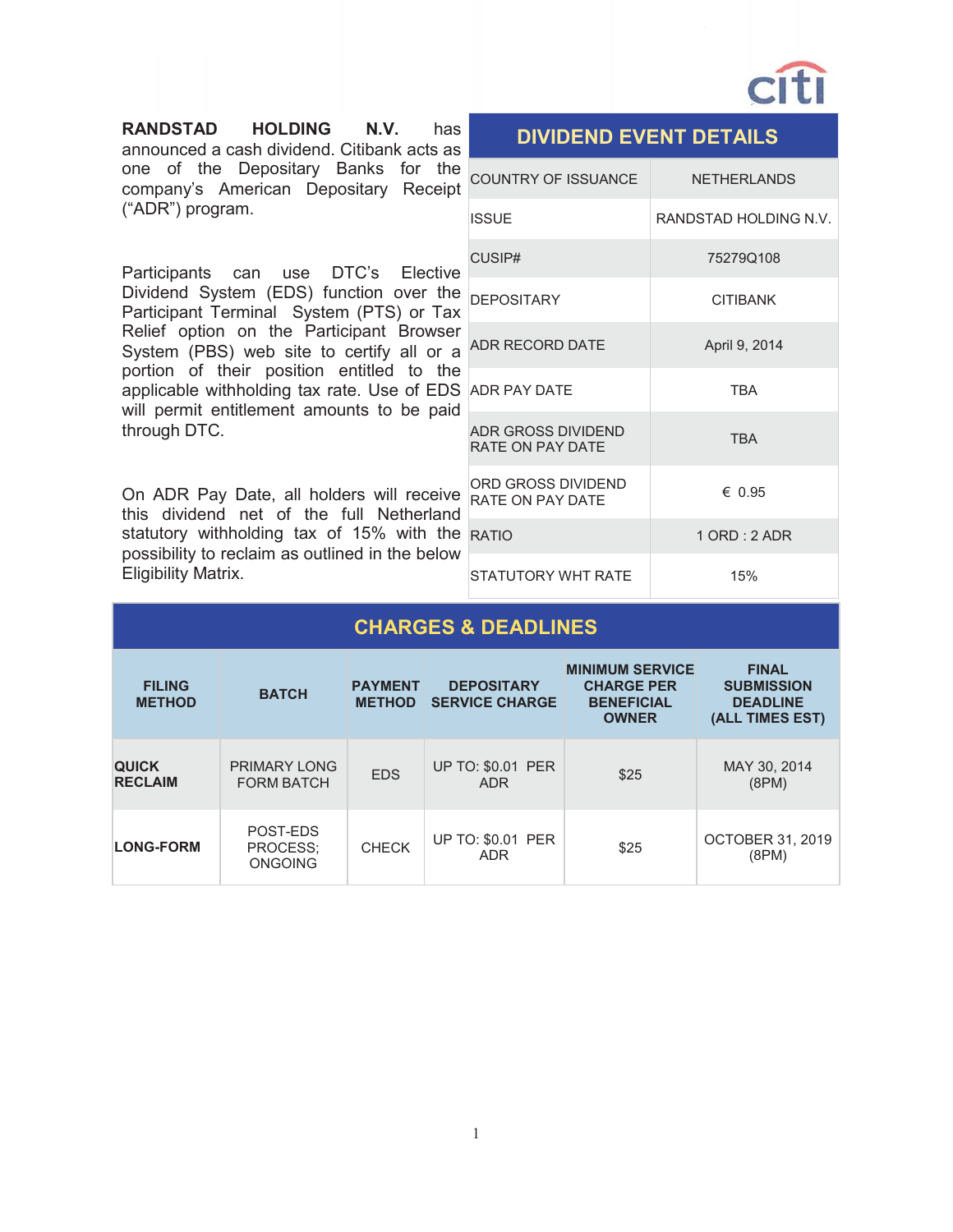## **LONG FORM / QUICK REFUND ELIGIBILITY MATRIX**

| <b>RATE DESCRIPTION</b>                                                                   | <b>RECLAIM</b><br><b>RATE</b> | <b>ELIGIBLE RESIDENTS</b>                                                                                                                                                                                                                                                                           | <b>DOCUMENTATION REQUIRED</b>                                                                                                                       |
|-------------------------------------------------------------------------------------------|-------------------------------|-----------------------------------------------------------------------------------------------------------------------------------------------------------------------------------------------------------------------------------------------------------------------------------------------------|-----------------------------------------------------------------------------------------------------------------------------------------------------|
| <b>UNFAVORABLE - 15%</b>                                                                  | 0%                            | <b>Non-Treaty Countries</b>                                                                                                                                                                                                                                                                         | <b>NONE</b>                                                                                                                                         |
| <b>FAVORABLE - 10%</b><br><b>POST-PAY DATE</b><br><b>LONG FORM ONLY</b>                   | 5%                            | Azerbaijan, Bahrain, China, Czech<br>Republic, Hong Kong, India,<br>Indonesia, Kuwait, Oman, Portugal,<br>Qatar, Saudi Arabia, Slovak Republic, 2.<br>South Africa, Taiwan, United Arab<br>Emirates, Venezuela                                                                                      | COVER LETTER (EXHIBIT A)<br>1.<br><b>IB 92 UNIVERSEEL</b>                                                                                           |
| <b>FAVORABLE - 10%</b><br><b>POST-PAY DATE</b><br><b>LONG FORM ONLY</b>                   | 5%                            | Ghana, Japan, United Kingdom                                                                                                                                                                                                                                                                        | COVER LETTER (EXHIBIT A)<br>$1_{-}$<br><b>IB 93 UNIVERSEEL</b><br>2.                                                                                |
| $EXEMENT - 0$ %<br><b>POST PAY-DATE</b>                                                   | 15%                           | US ARTICLE 36-CHARITIES under<br>501(a), 501(c)(3), 509(a)(1), 509(a)(2),<br>$509(a)(3)$ , 17-(b)                                                                                                                                                                                                   | 1.<br><b>ESP SUBMISSION OR</b><br>COVER LETTER (EXHIBIT A)                                                                                          |
| EXEMPT - 0%<br><b>POST-PAY DATE</b>                                                       | 15%                           | US ARTICLE 35 - PENSIONS and<br>IRAs under 401(a), 401(k), 457(b), 403<br>$(b)$ , 408, 408 $(a)$ , 501 $(a)$                                                                                                                                                                                        | <b>ESP SUBMISSION OR</b><br>1.<br>COVER LETTER (EXHIBIT A)                                                                                          |
| EXEMPT - 0%<br>(FOREIGN TAX EX-<br>EMPT)<br><b>POST-PAY DATE</b><br><b>LONG FORM ONLY</b> | 15%                           | Any entity domiciled in a state in which<br>it is not subject to tax on profits, as<br>long as that state has an Exchange of<br>Tax Information Agreement in place<br>with the Netherlands, & that entity<br>would not be subject to profits tax in<br>the Netherlands if it were based<br>therein. | 1.<br>COVER LETTER (EXHIBIT A)<br>$\overline{2}$ .<br>DIV 16 FORM<br>3.<br>STAND ALONE CERTIFICATE<br>OF RESIDENCY<br>ARTICLES OF ASSOCIATION<br>4. |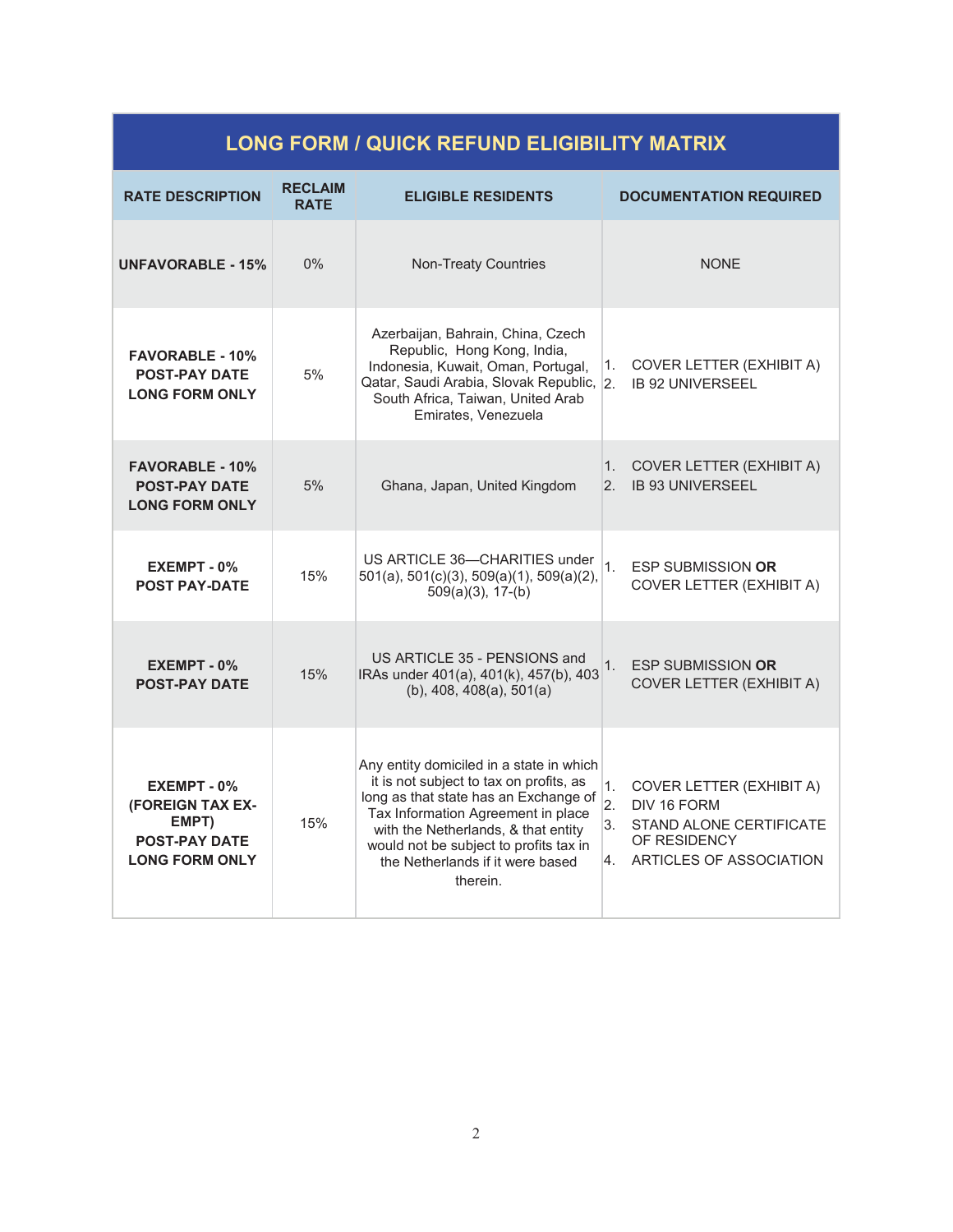| <b>DESCRIPTION OF VARIOUS DOCUMENTATION</b>                        |                                                                                                                                                                                                                                                                                                                                                                                                                                                        |                                                        |                                                                                      |  |
|--------------------------------------------------------------------|--------------------------------------------------------------------------------------------------------------------------------------------------------------------------------------------------------------------------------------------------------------------------------------------------------------------------------------------------------------------------------------------------------------------------------------------------------|--------------------------------------------------------|--------------------------------------------------------------------------------------|--|
| <b>DOCUMENT NAME</b>                                               | <b>DESCRIPTION</b>                                                                                                                                                                                                                                                                                                                                                                                                                                     | <b>ORIGINAL / COPY</b>                                 | <b>SIGNATURE REQUIRE-</b><br><b>MENT</b>                                             |  |
| <b>CERTIFICAT OF</b><br><b>RESIDENCY / IRS</b><br><b>FORM 6166</b> | ISSUED BY THE LOCAL TAX AUTHORITY,<br>STATING THE NAME AND TAX PAYER<br><b>IDENTIFICATION NUMBER OF THE</b><br>BENEFICIAL OWNER. IT MUST BE FROM TAX<br><b>YEAR 2014.</b>                                                                                                                                                                                                                                                                              | <b>ORIGINAL</b><br>PREFERRED /<br><b>COPY ACCEPTED</b> | LOCAL TAX AUTHORITY /<br><b>IRS REPRESENTATIVE</b>                                   |  |
| <b>IB 92 UNIVERSEEL</b>                                            | DUTCH TAX FORM REQUIRED FOR ANY<br>BENEFICIAL OWNER, DOMICILED IN<br>NON-REMITTANCE-BASED JURISDICTIONS.<br>ATTEMPTING TO RECLAIM THE<br>5% ENTITLEMENT; THIS FORM MUST BE<br>CERTIFIED BY THE BENEFICIAL OWNER'S<br>LOCAL TAX OFFICE.                                                                                                                                                                                                                 | <b>ORIGINAL</b>                                        | <b>BENEFICIAL OWNER</b><br>& MUST BEAR THE<br>STAMP OF LOCAL TAX<br><b>AUTHORITY</b> |  |
| <b>IB 93 UNIVERSEEL</b>                                            | DUTCH TAX FORM REQUIRED FOR ANY<br>BENEFICIAL OWNER, DOMICILED IN<br><b>REMITTANCE-BASED JURISDICTIONS,</b><br>ATTEMPTING TO RECLAIM THE<br>5% ENTITLEMENT; THIS FORM MUST BE<br>CERTIFIED BY THE BENEFICIAL OWNER'S<br><b>LOCAL TAX OFFICE.</b>                                                                                                                                                                                                       | <b>ORIGINAL</b>                                        | <b>BENEFICIAL OWNER</b><br>& MUST BEAR THE<br>STAMP OF LOCAL TAX<br><b>AUTHORITY</b> |  |
| <b>DIV 16</b>                                                      | THIS FORM IS USED TO APPLY FOR A<br>"REFUND FOR FOREIGN BODIES NOT<br>SUBJECT TO ANY TAX ON PROFITS."<br>(SEE ELIGIBILITY MATRIX)                                                                                                                                                                                                                                                                                                                      | <b>ORIGINAL</b>                                        | <b>BENEFICIAL OWNER</b>                                                              |  |
| <b>COVER LETTER</b><br>(EXHIBIT A)                                 | A LISTING OF THE BENEFICIAL OWNERS<br>NAMES, TAXPAYER ID NUMBERS, NUMBER<br>OF SHARES, AND ENTITY TYPE (CHARITY OR<br>PENSION).<br>THE CLIENT LISTING IS PROVIDED TO<br>CITIBANK / GLOBETAX, BY THE<br>PARTICIPANT, EITHER THROUGH ESP<br>SUBMISSION, OR THROUGH TRADITIONAL<br>HARD COPY RECLAIM REQUEST LETTER.<br>IF NOT SUBMITTING YOUR CLAIM VIA ESP.<br>PLEASE CONTACT<br>DUTCHESP@GLOBETAX.COM TO PROCURE<br>A RECLAIM REQUEST LETTER TEMPLATE. | <b>ORIGINAL</b>                                        | <b>DTC PARTICIPANT</b>                                                               |  |
| <b>ARTICLES OF</b><br><b>ASSOCIATION</b>                           | A DOCUMENT SPECIFYING THE<br>REGULATIONS FOR THE OPERATIONS OF A<br>LEGAL ENTITY. THE ARTICLES OF<br>ASSOCIATION DEFINE THE ENTITY'S<br>PUPROSE, ORGANIZATIONAL STRUCTURE,<br>AND HOW FINANCIAL RECORDS ARE<br>MAINTAINED.                                                                                                                                                                                                                             | COPY ACCEPTED                                          | PROVIDED BY<br><b>BENEFICIAL OWNER</b>                                               |  |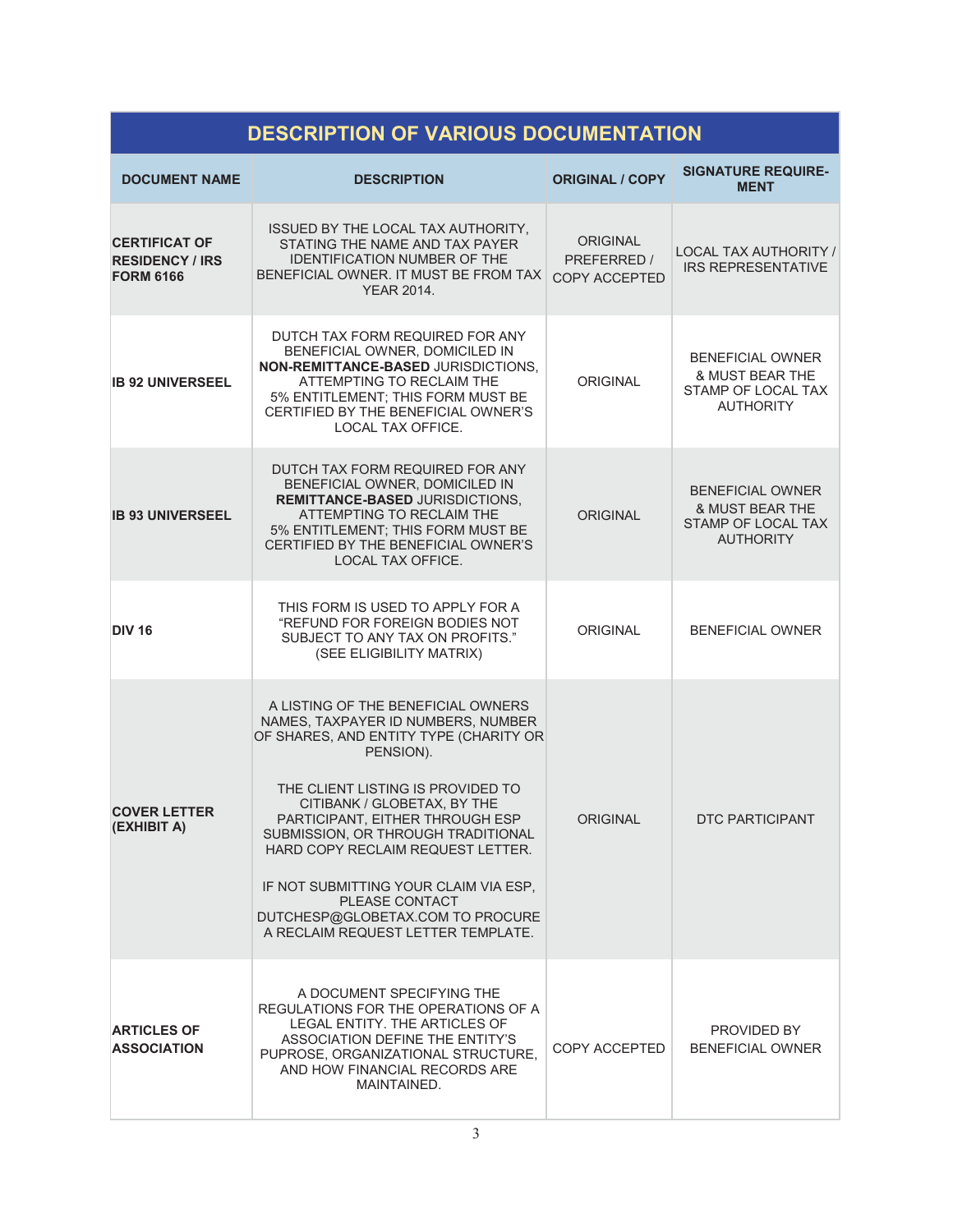| <b>CONTACT DETAILS</b>     |                            |  |
|----------------------------|----------------------------|--|
| <b>PRIMARY CONTACT</b>     | <b>KASEY HARBES</b>        |  |
| DOMESTIC PHONE (U.S.)      | 1-800-628-4646             |  |
| DOMESTIC FAX (U.S.)        | 1-800-633-4646             |  |
| <b>INTERNATIONAL PHONE</b> | 1-212-747-9100             |  |
| <b>INTERNATIONAL FAX</b>   | 1-212-747-0029             |  |
| <b>EMAIL ADDRESS</b>       | DutchESP@GLOBETAX.COM      |  |
| <b>COMPANY</b>             | CITIBANK / GLOBETAX        |  |
| <b>STREET ADDRESS</b>      | 90 BROAD STREET 16TH FLOOR |  |
| CITY/STATE/ZIP             | NEW YORK, NY 10004         |  |
| <b>ADDITIONAL CONTACTS</b> | <b>STEPHANIE URUGUTIA</b>  |  |
|                            | <b>JENNY LIN</b>           |  |

#### **ESP** Electronic Submission Portal powered by **GLOBETAX**

**Citibank, offers ESP powered by GlobeTax, a paperless withholding tax reclaim process, for Exempt Organizations (qualified under Article 36 of the Tax Convention) and Exempt Pension Trusts (qualified under Article 35 of the Tax Convention) to participants holding ADRs.** 

**These claims should be submitted through the following website (Requires a one-time registration): https://esp.globetax.com**

**Please contact Ms. Kasey Harbes at 1-800-628-4646 or via email at DUTCHESP@GLOBETAX.COM if you have any questions about this process.**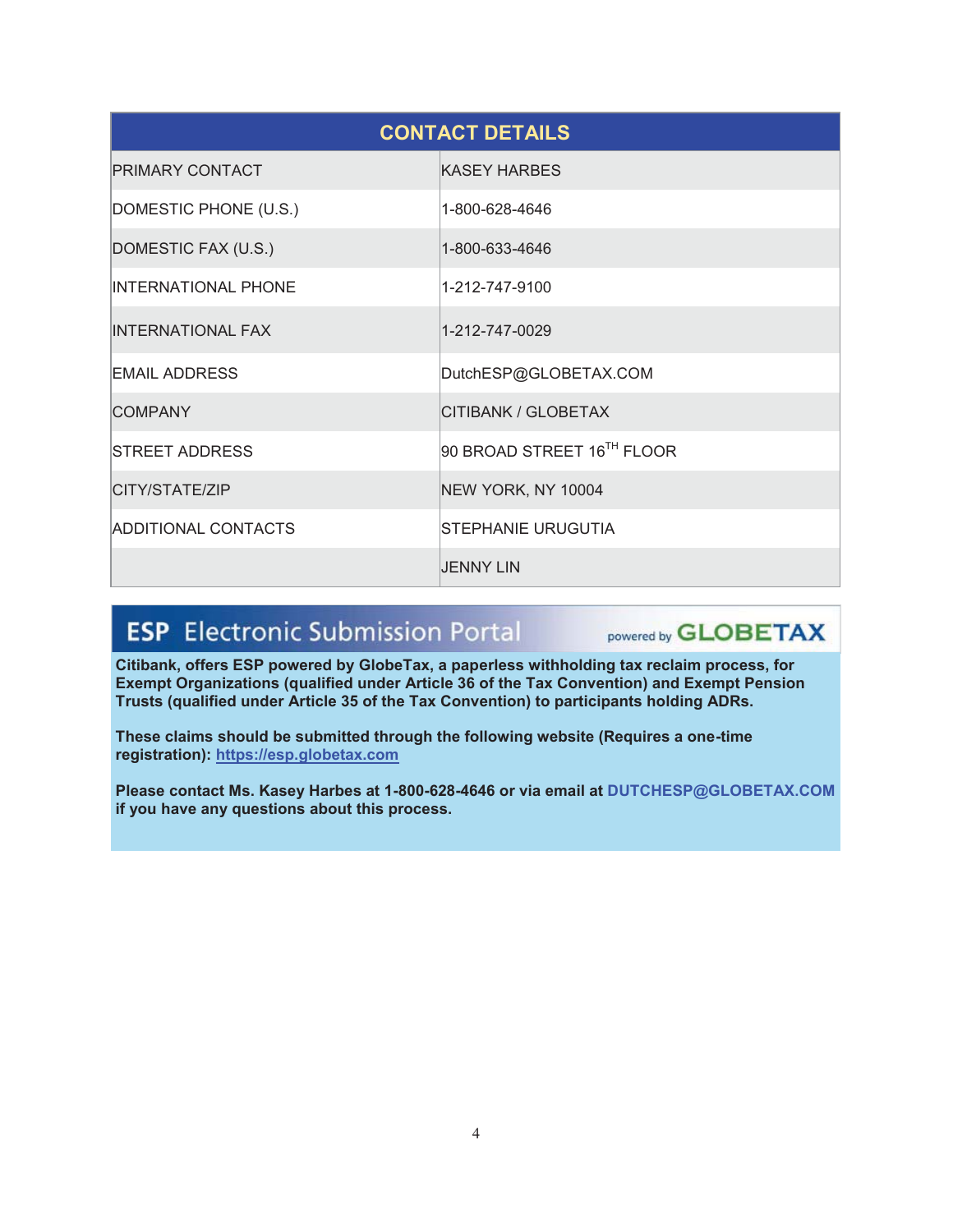| <b>FREQUENTLY ASKED QUESTIONS (FAQs)</b>                                                                                                                                                                                                                                   |                                                                                                                                                                                                                                                                                                               |  |  |
|----------------------------------------------------------------------------------------------------------------------------------------------------------------------------------------------------------------------------------------------------------------------------|---------------------------------------------------------------------------------------------------------------------------------------------------------------------------------------------------------------------------------------------------------------------------------------------------------------|--|--|
| <b>GENERAL QUESTIONS</b>                                                                                                                                                                                                                                                   |                                                                                                                                                                                                                                                                                                               |  |  |
| <b>QUESTION</b>                                                                                                                                                                                                                                                            | <b>ANSWER</b>                                                                                                                                                                                                                                                                                                 |  |  |
| DO I NEED TO SUBMIT A SPLIT-LETTER?                                                                                                                                                                                                                                        | NO, YOUR EDS ELECTIONS WILL BE USED IN PLACE<br>OF THE TRADITIONAL "SPLIT-LETTER."                                                                                                                                                                                                                            |  |  |
| WILL I RECEIVE A DECLARATION IN LIEU OF<br>DIVIDEND NOTE ("DLD" or "CERT") FOR MY ARTICLE<br>35 OR ARTICLE 36 POSITIONS?                                                                                                                                                   | NO, GOING FORWARD, ALL DECLARATION IN LIEU<br>OF DIVIDEND NOTES WILL BE MAINTAINED BY THE<br>DEPOSITARY, TO BE RELEASED ONLY UPON<br>WRITTEN REQUEST BY THE PARTICIPANT.                                                                                                                                      |  |  |
| AM I REQUIRED TO FILE THROUGH ESP?                                                                                                                                                                                                                                         | NO, YOU MAY SUBMIT A TRADITIONAL CLAIM<br>THROUGH THE MAIL IF YOU CANNOT SUBMIT<br>CLIENT DATA THROUGH ESP. WE STRONGLY<br>SUGGEST LOGGING IN TO ESP TO DOWNLOAD<br>THE TEMPLATE PROVIDED WHEN PREPARING<br>YOUR CLAIM, REGARDLESS OF YOUR ULTIMATE<br>SUBMISSION METHOD.                                     |  |  |
| IS THERE A RELIEF AT SOURCE PROCESS FOR<br>THIS FVFNT?                                                                                                                                                                                                                     | NO, RELIEF AT SOURCE IS NOT AVAILABLE FOR THIS<br>EVENT.                                                                                                                                                                                                                                                      |  |  |
| IS THERE ANY CASE IN WHICH A U.S. RESIDENT<br>401(a), 401(K), 457(b), 403(b), IRA, ROTH IRA,<br>EMPLOYEE PENSION PLANS OR SIMPLE<br>RETIREMENT ACCOUNT WOULD NOT QUALIFY FOR WITHDRAWALS FROM SUCH U.S. TRUST DURING<br>TREATY BENEFITS UNDER ARTICLE 35 OF THE<br>TREATY? | THESE ACCOUNT TYPES WILL NOT BE CONSIDERED<br>ELIGIBLE FOR TREATY BENEFITS UNDER ARTICLE<br>35 OF THE TREATY IN ANY TAXABLE YEAR IF LESS<br><b>THAN 70% OF THE TOTAL AMOUNT OF</b><br>THAT YEAR IS USED TO PROVIDE PENSION,<br>RETIREMENT OR OTHER EMPLOYEE BENEFITS AS<br>MEANT IN ARTICLE 35 OF THE TREATY. |  |  |
|                                                                                                                                                                                                                                                                            | <b>QUICK RECLAIM QUESTIONS</b>                                                                                                                                                                                                                                                                                |  |  |
| <b>QUESTION</b>                                                                                                                                                                                                                                                            | <b>ANSWER</b>                                                                                                                                                                                                                                                                                                 |  |  |
| DO I NEED TO PHYSICALLY SEND ANY DOCUMENTS<br>TO CITIBANK / GLOBETAX IN ORDER TO<br>PARTICIPATE IN THE QUICK RECLAIM PROCESS?                                                                                                                                              | NO, YOU MUST ONLY PROVIDE THE BENEFICIAL<br>OWNER BREAKDOWN VIA ESP.                                                                                                                                                                                                                                          |  |  |
| WILL I BE PAID THROUGH DTC FOR CLAIMS<br>SUBMITTED THROUGH THE QUICK RECLAIM<br>PROCESS?                                                                                                                                                                                   | YES.                                                                                                                                                                                                                                                                                                          |  |  |
| ONCE I SUBMIT A QUICK REFUND CLAIM VIA ESP,<br>HOW LONG WILL IT TAKE TO BE PAID?                                                                                                                                                                                           | WE ESTIMATE PAYMENT WITHIN APPOXIMATELY 6<br><b>WEEKS OF PAY DATE.</b>                                                                                                                                                                                                                                        |  |  |
| DOES THE QUICK RECLAIM PROCESS HAVE A<br>MINIMUM POSITION PER BENEFICIAL OWNER<br>REQUIREMENT?                                                                                                                                                                             | ANY CLAIM FOR BENEFICIAL OWNERS HOLDING<br>LESS THAN 2,500 ADRs WILL BE AUTOMATICALLY<br>HELD AND SUBSEQUENTLY FILED VIA THE<br>TRADITIONAL LONG-FORM PROCESS.                                                                                                                                                |  |  |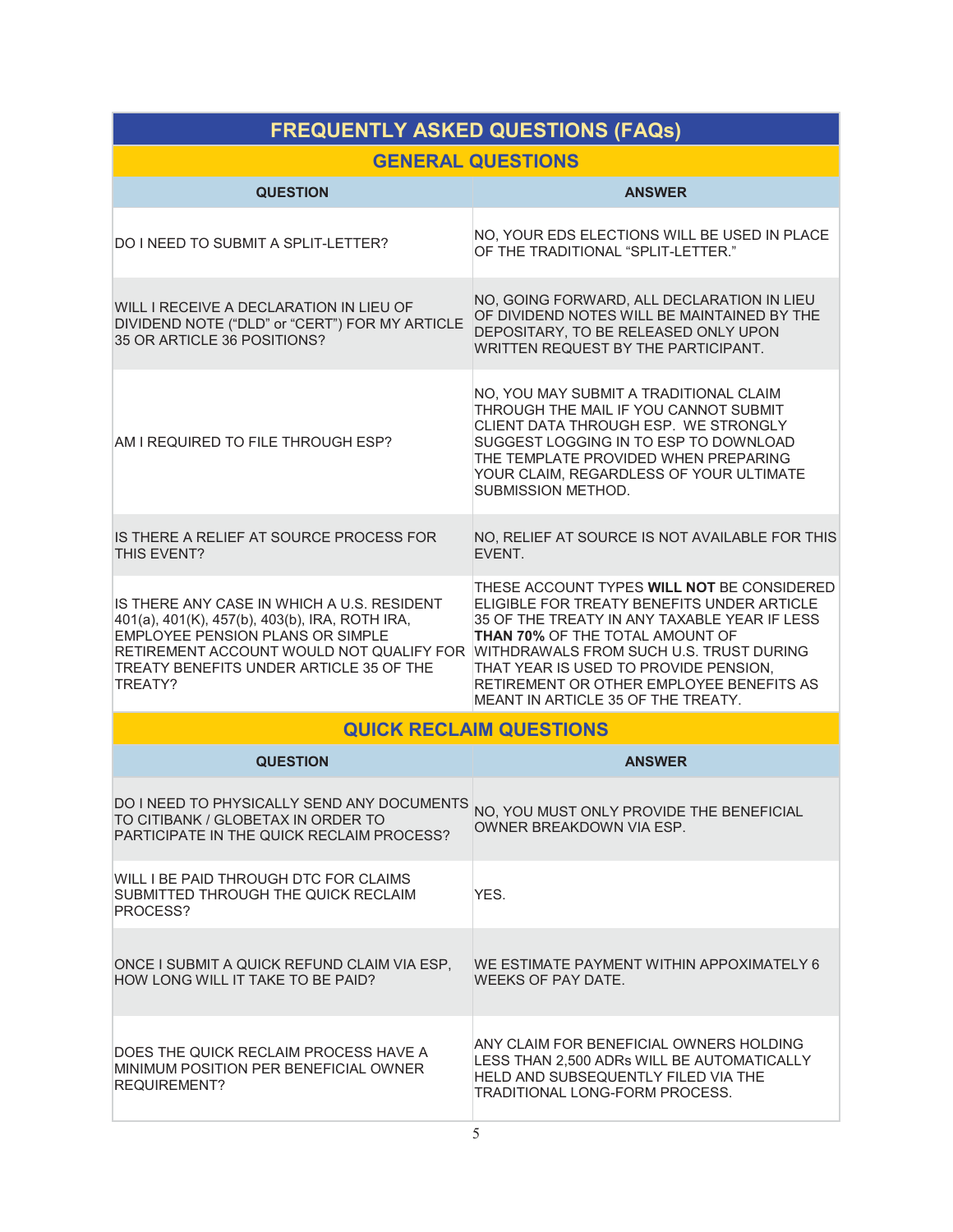| <b>LONG-FORM QUESTIONS</b>                                                             |                                                                                                                                                                                             |  |
|----------------------------------------------------------------------------------------|---------------------------------------------------------------------------------------------------------------------------------------------------------------------------------------------|--|
| <b>QUESTION</b>                                                                        | <b>ANSWER</b>                                                                                                                                                                               |  |
| HOW LONG DOES IT TAKE FOR PAYMENT ON LONG<br>-FORM CLAIMS?                             | APPROXIMATELY 4-6 MONTHS.                                                                                                                                                                   |  |
| DOES THE LONG-FORM PROCESS HAVE A MINIMUM<br>POSITION REQUIRMENT PER BENEFICIAL OWNER? | NO, ALL CLAIMS WILL BE PROCESSEED THOUGH<br>THERE IS A MINIMUM FEE OF \$25 PER BENEFICIAL<br>OWNER.                                                                                         |  |
| WHAT WILL THE FEE BE IF A BENEFICIAL OWNER'S<br>CLAIM IS FOR LESS THAN \$50?           | CITIBANK / GLOBETAX IS WILLING TO WAIVE THE \$25<br>MINIMUM ON AN EXCEPTIONAL BASIS IN FAVOR OF<br>A SPLIT OF THE RECLAIMED FUNDS OF 50/50 FOR<br>ANY BENEFICIAL OWNER RECLAIMING LESS THAN |  |
| WILL I BE PAID THROUGH DTC FOR CLAIMS SUB-<br>MITTED THROUGH THE LONG-FORM PROCESS?    | NO. YOU WILL BE PAID BY CHECK.                                                                                                                                                              |  |

### **DISCLAIMER**

#### **All Post-Electronic Reclaims filing Long-Form:**

U.S. residents and non-U.S. residents who have missed the Relief at Source and Quick Reclaim Process deadlines may file for a "long-form" refund by submitting a claim via either ESP or traditional methods to Citibank / GlobeTax prior to the expiry of the right to claim. Based on their county, that period generally expires five (5) years from the end of the year in which the dividend was paid in the local market. Claims received after the long form deadline will be filed on a best effort basis at the discretion of Citibank / GlobeTax.

**All tax information contained in this Important Notice is based on a good faith compilation of information obtained from multiple sources. The information is subject to change. Actual deadlines frequently vary from the statutory deadlines because of local market conditions and advanced deadlines set by local agents. To mitigate risk it is strongly advised that DTC Participants file their claims as soon as possible as the depositary and/or their agents will not be liable for claims filed less than six months before the specified deadline. In the event that local market rules, whether implemented by a local agent or a Tax Authority, conflict with the information provided in the important notice, either prior to or after publication, the local market rules will prevail.**